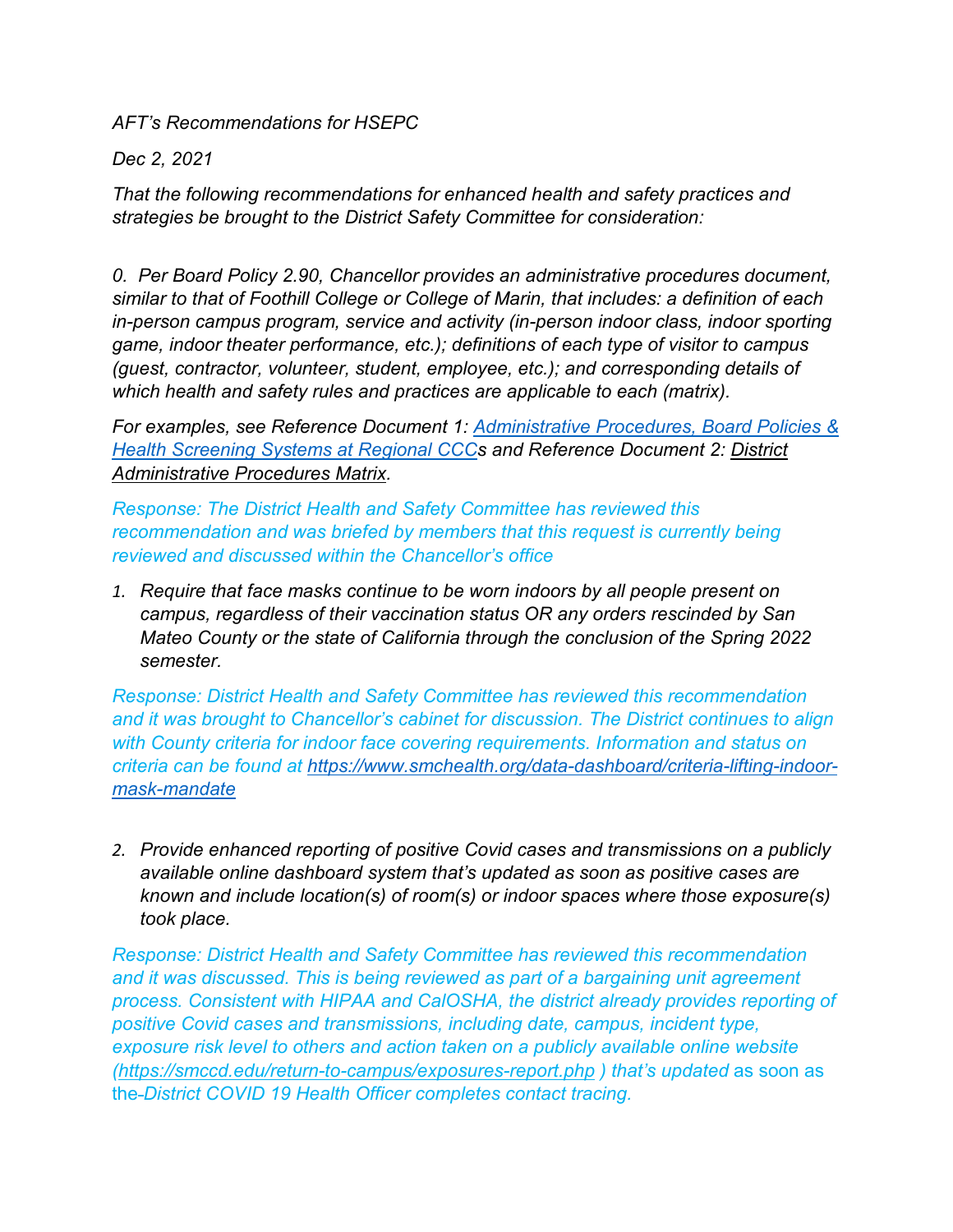*3. Reduce occupancy levels for classrooms and other indoor meeting spaces by 25% to prevent overcrowding and allow for social distancing. Allow that Employees may proactively encourage social distancing in those spaces at their discretion.*

*Response: District Health and Safety Committee reviewed recommendation and it was discussed. This is already being reviewed as part of a bargaining unit agreement process.*

*4. Provide additional SMCCD campus signage including questions about symptoms ("do you feel sick"?) and information about where to obtain masks during evening and weekend hours.*

*Response: District Health and Safety Committee has reviewed this recommendation and reported there is already si*gnificant signage existing on the entry of each door for every building on the three campuses. The District will re-evaluate signage for possible language translations. It was recommended by The District Health and Safety Committee that the campus-specific Health and Safety Committee representatives should report gaps of signage found on their specific campus to their respective Health and Safety Committees.

*5. Create a District-wide health screener/pass system, consistent with other regional CCCs, for use by all types of visitors to our campuses. The system should ensure that employees have access in real time to information about the vaccination status of visitors. Links to examples of screening processes employed by Regional CCCs is provided by Reference Document 1.*

*Response: District Health and Safety Committee has reviewed this recommendation and it was determined the district will not set any system in place that can become a barrier for access to our public campuses. The scope of this system as presented would not be viable, cost-effective or enforceable given the district's current infrastructure and policy.*

*6. Provide up-to-date information about ventilation and filtration features operational in each indoor room or area where people work or gather on each SMCCD campus.*

*Response: District Health and Safety Committee reviewed recommendation and it was determined the buildings, along with the HVAC building management system, does not have the infrastructure to support the considerable scope of this recommendation at this time. The District Facilities team, inclusive of multiple HVAC experts, and qualified field personnel, has extensively reviewed air filtration and ventilation requirements and provisions. The District is committed to continuously improving and taking action to ensure the safety and performance of staff, faculty, students, and other building users. SMCCCD Facilities Planning, Maintenance and Operations Division provides indoor air quality that is, at least, in compliance with OSHA, CDC and other stringent regulations and industry standards. Further measures to ensure air quality and mitigate potential*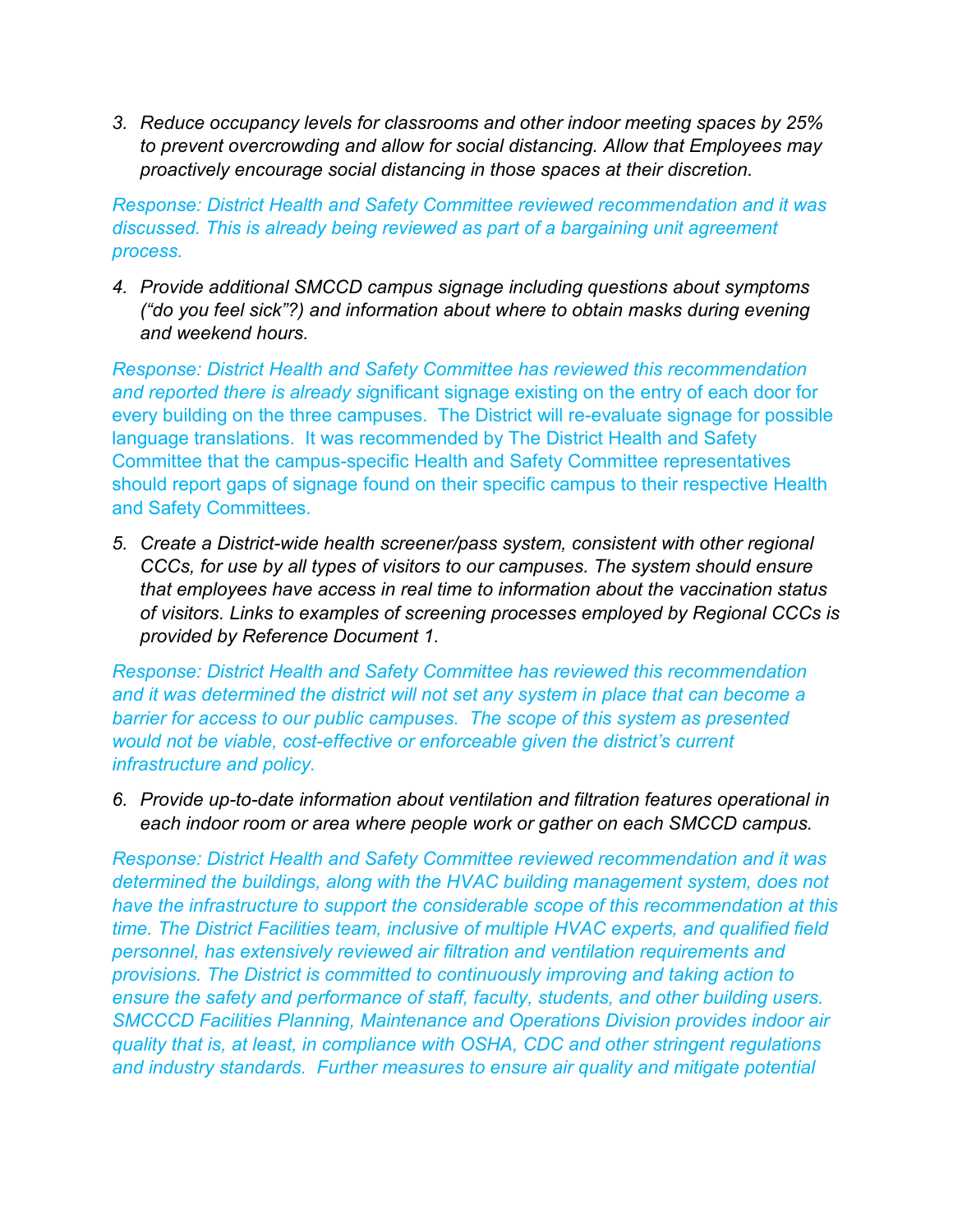#### *risks of COVID 19 and other airborne viruses will be taken in accordance with the appropriate guidelines, industry standards, and regulatory requirements.*

*7. Provide HEPA filtration devices for use in classrooms, windowless spaces, and spaces where employees meet with students, to any employee who has requested such and within 3-5 business days of their request. Employees may request and receive devices directly through Facilities without a dean or manager's advance permission.*

*Response: District Health and Safety Committee reviewed recommendation. Currently employees can request devices through the COVID 19 Workplace Safety Assessment process: [https://smccd.edu/return-to-campus/docs/SOP%20-%20COVID-](https://smccd.edu/return-to-campus/docs/SOP%20-%20COVID-19%20Workplace%20Safety%20Assessment.pdf)[19%20Workplace%20Safety%20Assessment.pdf](https://smccd.edu/return-to-campus/docs/SOP%20-%20COVID-19%20Workplace%20Safety%20Assessment.pdf) . Approval process and how quickly devices can be provided are already being reviewed as part of a bargaining unit agreement process.*

### *Reference Documents:*

- *1. [Administrative Procedures, Board Policies & Health Screening Systems at](https://docs.google.com/document/d/1iIEyQs-oiK5vnHxzzW0GpzBIrpH6jndt/edit)  [Regional CCC](https://docs.google.com/document/d/1iIEyQs-oiK5vnHxzzW0GpzBIrpH6jndt/edit)*
- *2. Sample [District Administrative Procedures Matrix](https://docs.google.com/document/d/1JpGmOiqoUzAkvOqfjpICGnYvwwbK7gUh/edit) for Students*

Reference Document 1: Administrative Procedures, Board Policies & Health Screening Systems at Regional CCCs

### *1. Foothill De Anza* **District**

[https://foothill.edu/healthservices/covid19-health-safety/health-assessment.html:](https://foothill.edu/healthservices/covid19-health-safety/health-assessment.html) See FAQs; self-screener including FAQs for what to do if you don't pass; information for visitors; also see Administrative Procedures with definitions: <https://go.boarddocs.com/ca/fhda/Board.nsf/goto?open&id=C3KPX566B052> (Adopted June 30, revised Aug 2, 2021).

*2. Peralta District* 

[https://safe.peralta.edu/?utm\\_campaign=Announcements&utm\\_source=hs\\_email](https://safe.peralta.edu/?utm_campaign=Announcements&utm_source=hs_email&utm_medium=email&utm_content=163285795&_hsenc=p2ANqtz--jFTW8xr3upMgH4HT5eCf5WKWVdgAfsxHERJc7JGnVG_TnSCsQeV8Qp0yGwpJVJFwQ7SbBL9XBc2D56j86Eay7Bb6qFw) [&utm\\_medium=email&utm\\_content=163285795&\\_hsenc=p2ANqtz-](https://safe.peralta.edu/?utm_campaign=Announcements&utm_source=hs_email&utm_medium=email&utm_content=163285795&_hsenc=p2ANqtz--jFTW8xr3upMgH4HT5eCf5WKWVdgAfsxHERJc7JGnVG_TnSCsQeV8Qp0yGwpJVJFwQ7SbBL9XBc2D56j86Eay7Bb6qFw) [jFTW8xr3upMgH4HT5eCf5WKWVdgAfsxHERJc7JGnVG\\_TnSCsQeV8Qp0yGwp](https://safe.peralta.edu/?utm_campaign=Announcements&utm_source=hs_email&utm_medium=email&utm_content=163285795&_hsenc=p2ANqtz--jFTW8xr3upMgH4HT5eCf5WKWVdgAfsxHERJc7JGnVG_TnSCsQeV8Qp0yGwpJVJFwQ7SbBL9XBc2D56j86Eay7Bb6qFw) [JVJFwQ7SbBL9XBc2D56j86Eay7Bb6qFw](https://safe.peralta.edu/?utm_campaign=Announcements&utm_source=hs_email&utm_medium=email&utm_content=163285795&_hsenc=p2ANqtz--jFTW8xr3upMgH4HT5eCf5WKWVdgAfsxHERJc7JGnVG_TnSCsQeV8Qp0yGwpJVJFwQ7SbBL9XBc2D56j86Eay7Bb6qFw) Basic self-screener

*3. College of Marin* (Note: Marin County has lowest COVID rates in region and highest vaccination rates)

[http://www1.marin.edu/news/coronavirus-covid-19-updates-and-resources:](http://www1.marin.edu/news/coronavirus-covid-19-updates-and-resources) Self screener with Vax status, health screening, employees, guests and reporting of where you intend to be on campus